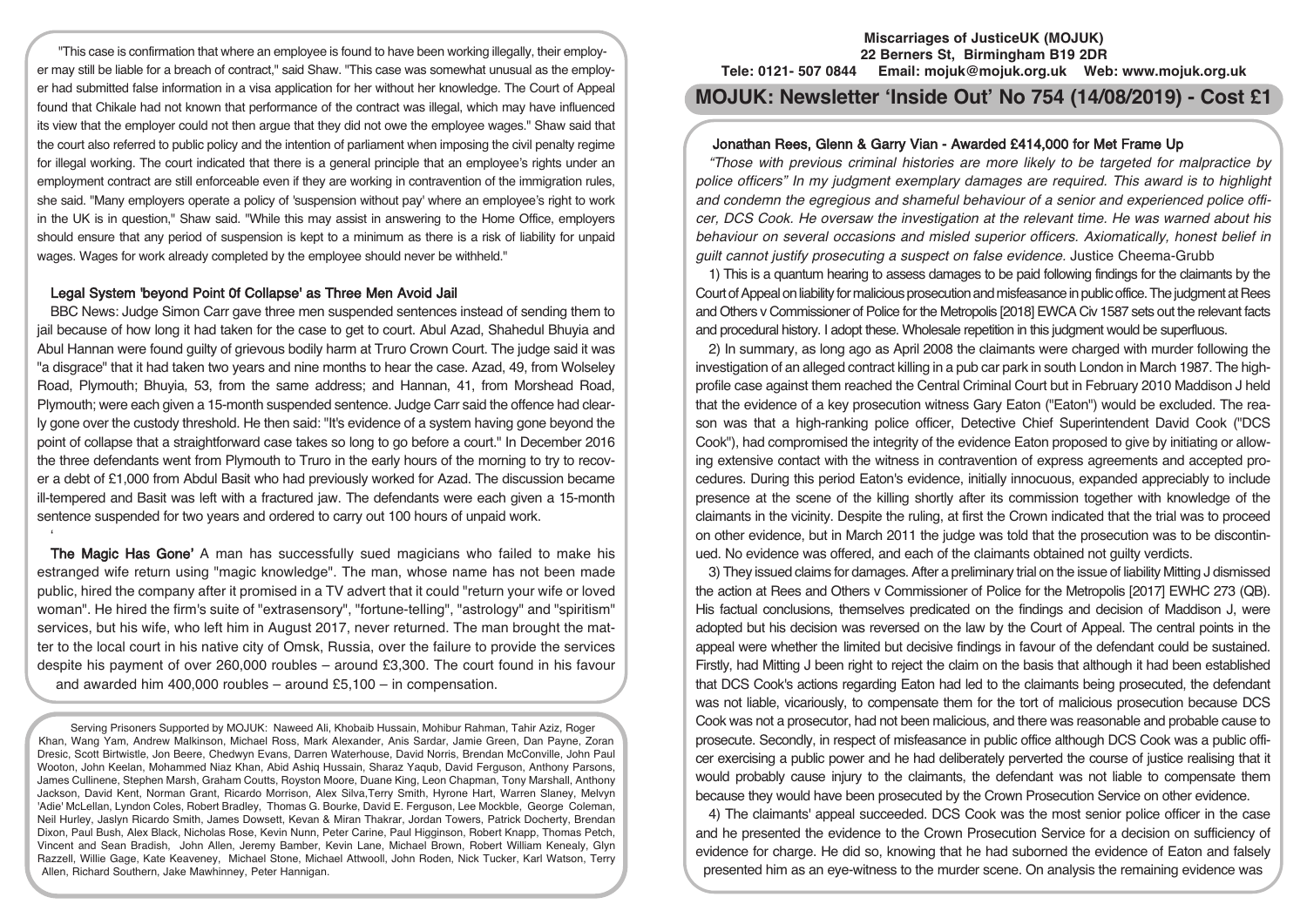weak and circumstantial and it had been rejected previously as insufficient to provide a realistic prospect of conviction, so it was inconceivable that charges would have been brought without DCS Cook's deliberate manipulation. The independent prosecutor's decision was overborne or perverted by the police officer's actions: DCS Cook was a de facto prosecutor. The Court held that he had been malicious, within the meaning of the relevant authorities, because he could not have believed that the case tainted with the evidence of Eaton was fit to go to a jury and such dishonest pursuit of the case, whether or not DCS Cook himself believed the claimants to be guilty, amounted to deliberately perverting the course of justice: sufficient malice.

5) As to misfeasance in public office, Mitting J had relied on the initial continuation of the case against the claimants after Maddison J had excluded Eaton's evidence as the basis for concluding that DCS Cook's actions did not cause loss. There was no evidence before the judge to show whether, in fact, charges would have been brought without Eaton's contribution to the case. The Court of Appeal held, on a balance of probabilities, that a prosecution would not have been brought had it been known in April 2008 that Eaton's evidence would not have been admissible at trial because of the actions of the Senior Investigating Officer in the case who had perverted the interests of justice in order to obtain it. Accordingly, there had been loss to each claimant.

46) Discussion: As I noted earlier in this judgment those with previous criminal histories are more likely to be targeted for malpractice by police officers in the first place so although I am compelled to make a reduction from the basic award and the aggravated damages for the previous convictions of the claimants I recognise this aspect in the award of exemplary damages.

47) As I have already made clear I do not accept that the failure to apologise should add to the punishment in this case. Although Fillery is not before this court the three men charged with murder on the evidence secured by DCS Cook's wrongdoing are. The court has not been informed as to the exemplary damages proportion of the settlement reached with Fillery and apart from acknowledging that during the course of oral argument Mr Johnson QC suggested a possible breakdown of the award including both aggravated and exemplary damages, whilst maintaining that he was not able to say how the award was actually made up, the compensation paid to Fillery does not inform my decision as to quantum.

48)Irecognise that the defendant will be required to pay substantial damages and costs. The claimants have achieved a Court of Appeal judgment in their favour. I have considered the parties' submissions on Cairns v Modi [2012] EWCA Civ 1382. In some cases, the reasoned and extremely clear judgment of the Court would be enough to punish and publicly castigate the defendant for her ex-officer's conduct, but this is not such a case. In my judgment adequate punishment and public censure requires a separate award of exemplary damages to mark the court's denunciation of DCS Cook's unconstitutional behaviour as an agent of the state Washington v Commissioner of Police of the Metropolis [2003] Police Law Reports 35. As this part of the award has this function I bear in mind that three claimants are before the court. This ingredient of the total award is a windfall for the claimants, and it comes from public funds which will not be available to be expended for the public good. The award will be split equally between them so that there is no gratuitous punishment Riches v News Group Newspapers Ltd [1986] QB 256.

49) Determination: In setting individual components I bear in mind the total award I make in favour of each claimant and strive to avoid double-counting. My attention has been directed to many cases which are said by one party or another, to provide some assistance to me in my task in an unusual case. I refer to some of them but even those which provide guidance cannot be applied mechanistically given that the task I am engaged in is an assessment which, although broadly expressed, must be bespoke for this unusual case.

#### How Bad Will Priti Patel be at the Home Office?

Financial Times: Amid all the fanfare surrounding Boris Johnson's first few days in office, news that Priti Patel was being promoted from the backbenches to the role of home secretary caused perhaps the greatest stir in Whitehall. A committed Thatcherite and free marketeer, not only is Ms Patel notoriously hardline on criminal justice issues — having famously declared her support for the death penalty, before eventually backtracking — but she was forced to resign from the cabinet less than two years ago over a scandal involving unauthorised talks with the Israeli government.

Yet the ardent Brexiter and Johnson loyalist — since dubbed the "Lazarus of politics" — has returned in earnest to become the most senior woman in the cabinet, heading one of the four great offices of state. Given the prime minister's commitment to deliver Brexit by October 31, Ms Patel will have the crucial job of reshaping the immigration system when free movement ends and bringing back the "control" over incoming migrants that Leave voters were promised.

Home Office officials are already braced for a more interventionist home secretary than either Sajid Javid or Amber Rudd has been. Ms Patel's voting record shows strong support for a stricter asylum system, tough enforcement of immigration rules and restricting legal aid, while being opposed to samesex marriage and retaining EU human rights principles after Brexit. In an interview with the Daily Mail this weekend, she said she hoped to make potential offenders "literally feel terror" when contemplating criminality. Mr Johnson's administration is expected to focus relentlessly on cutting crime and reducing immigration in response to polls showing this is what matters most to voters.

She was one of the authors of Britannia Unchained, a radical Tory pamphlet published in 2012 that prescribed shock therapy to correct what it saw as a nation beset by a workforce of "idlers", a bloated welfare state and timid approach to entrepreneurship Ms Patel's appointment to the Home Office has prompted an outcry from human rights groups concerned about her regressive stance on social issues and support for the department's controversial hostile environment policies on immigration.

## Court Confirms - Illegal Workers Retain Employee Rights

Source: Out-Law News: Organisations can be held liable for breaching employment contracts even if their employees have been working in the country illegally, according to the Court of Appeal in London. The ruling by the court should prompt employers to review the policies and practices they have in place for complying with immigration rules, employment law expert Louise Shaw of Pinsent Masons, the law firm behind Out-Law, said. The case before the Court of Appeal concerned a dispute between two Malawian women.

According to the ruling, Judith Chikale was brought to the UK by business owner Ivy Okedina in 2013 to work for her as a live-in domestic worker. After being summarily dismissed from her job in June 2015 Chikale raised a series of claims against Okedina before the employment tribunal. Chikale's claims included unfair and wrongful dismissal, unlawful deductions from wages, unpaid holiday pay, breaches of working time law, failure to provide written particulars and itemised payslips, and race discrimination. Okedina argued, though, the contractual claims made by Chikale were unenforceable since Chikale had been working in the country illegally since her visa had expired on 28 November 2013.

Okedina's so-called 'illegality defence' was unsuccessful before the employment tribunal. She was ordered to pay Chikale more than £72,000 in compensation, including £64,000 for unlawful deductions from wages. The employment appeal tribunal subsequently rejected an appeal brought by Okedina against the lower tribunal's decision. Okedina then submitted an appeal concerning the application of the illegality defence to the Court of Appeal, but it has now confirmed that the defence did not apply in this case.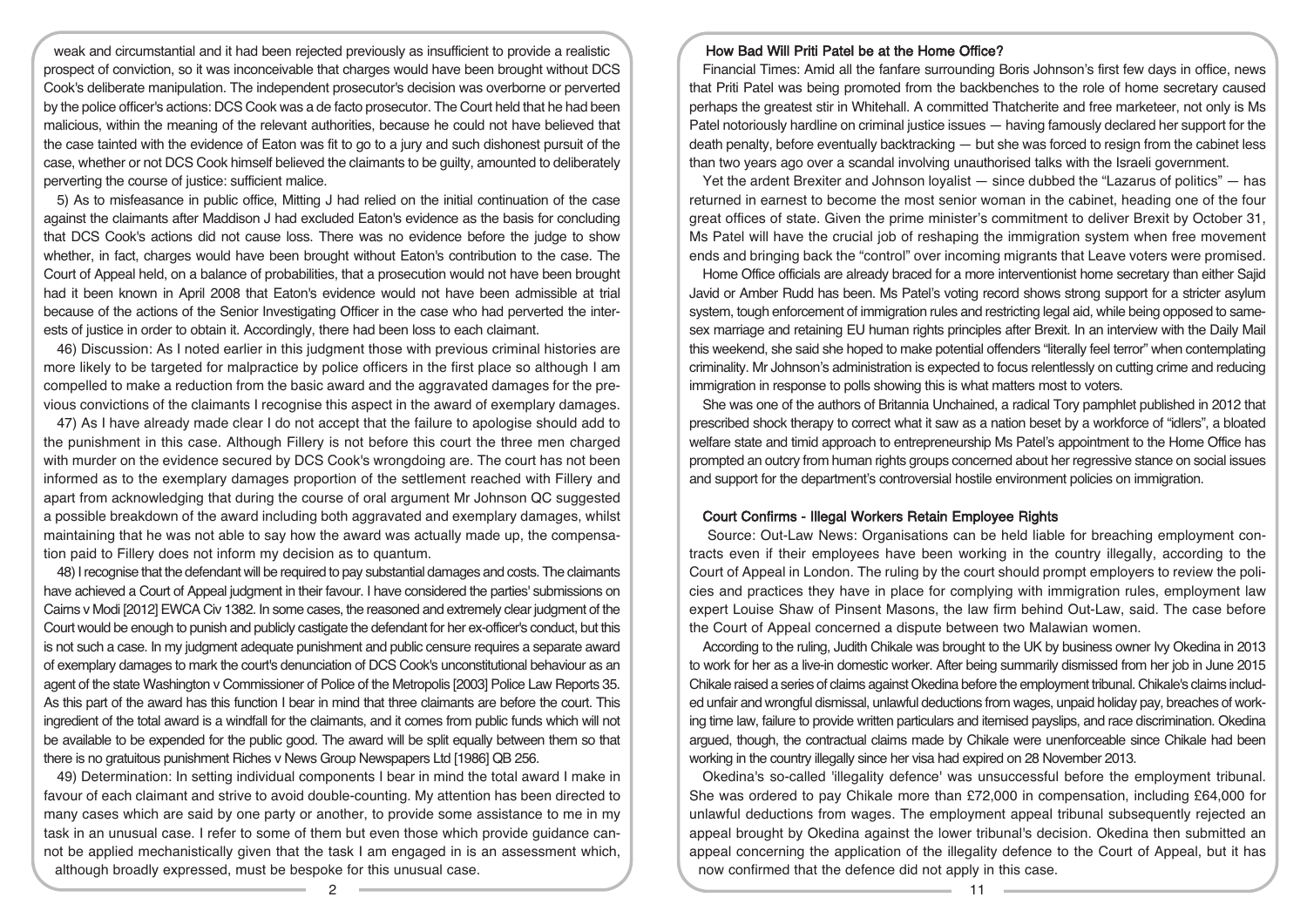#### Man Who Accumulated 47 Convictions In Two Years Loses Challenge To Removal Order

A man who accumulated a total of 47 convictions between October 2015 and March 2017 has lost his challenge against the decision of the Minister for Justice and Equality to make a removal order and a five-year exclusion order against him. Refusing to grant the orders of certiorari sought, Mr Justice David Keane said the decision was neither disproportionate nor unreasonable when considered "in the round". The applicant, Mr Lukasz Dabrowski, asserted that he arrived in Ireland "on 2 February 2014 or sometime in 2012". He first came to the attention of gardaí in October 2015 in relation to a theft offence, and has since accumulated a total of 47 convictions. Between November 2016 and March 2017, Mr Dabrowski was sentenced by the District Court on ten separate offences for motoring offences, theft offences, burglaries, and failures to appear in court.

#### Court Confirms - Illegal Workers Retain Employee Rights

Out-Law News: Organisations can be held liable for breaching employment contracts even if their employees have been working in the country illegally, according to the Court of Appeal in London. The ruling by the court should prompt employers to review the policies and practices they have in place for complying with immigration rules, employment law expert Louise Shaw of Pinsent Masons, the law firm behind Out-Law, said. The case before the Court of Appeal concerned a dispute between two Malawian women.

According to the ruling, Judith Chikale was brought to the UK by business owner Ivy Okedina in 2013 to work for her as a live-in domestic worker. After being summarily dismissed from her job in June 2015 Chikale raised a series of claims against Okedina before the employment tribunal. Chikale's claims included unfair and wrongful dismissal, unlawful deductions from wages, unpaid holiday pay, breaches of working time law, failure to provide written particulars and itemised payslips, and race discrimination. Okedina argued, though, the contractual claims made by Chikale were unenforceable since Chikale had been working in the country illegally since her visa had expired on 28 November 2013.

Okedina's so-called 'illegality defence' was unsuccessful before the employment tribunal. She was ordered to pay Chikale more than £72,000 in compensation, including £64,000 for unlawful deductions from wages. The employment appeal tribunal subsequently rejected an appeal brought by Okedina against the lower tribunal's decision. Okedina then submitted an appeal concerning the application of the illegality defence to the Court of Appeal, but it has now confirmed that the defence did not apply in this case.

"This case is confirmation that where an employee is found to have been working illegally, their employer may still be liable for a breach of contract," said Shaw. "This case was somewhat unusual as the employer had submitted false information in a visa application for her without her knowledge. The Court of Appeal found that Chikale had not known that performance of the contract was illegal, which may have influenced its view that the employer could not then argue that they did not owe the employee wages." Shaw said that the court also referred to public policy and the intention of parliament when imposing the civil penalty regime for illegal working. The court indicated that there is a general principle that an employee's rights under an employment contract are still enforceable even if they are working in contravention of the immigration rules, she said. "Many employers operate a policy of 'suspension without pay' where an employee's right to work in the UK is in question," Shaw said. "While this may assist in answering to the Home Office, employers should ensure that any period of suspension is kept to a minimum as there is a risk of liability for unpaid wages. Wages for work already completed by the employee should never be withheld."

50) As to the distress element: a murder charge is of a different order to most criminal offences. The anxiety and stress of being prosecuted for a high profile murder and the risk of a conviction with the mandatory life sentence must have a far graver impact for the period that it hangs over a suspect than the sort of offending alleged in Thompson. I do not accept that an award which is at least three times the top end of the basic damages in that case for the prosecution itself, is justified. I propose a more modest uplift namely 50%.

51) In the present circumstances a separate element of the award must recognise the period in custody on the murder charge. The first and second claimant spent 682 days in custody charged with murder, but it is conceded that they were initially lawfully detained. In due course they were transferred to category A detention with more onerous restrictions. The third claimant's position is less clear, but I am satisfied on the balance of probabilities that he some spent time as a serving Category A prisoner as a consequence of this murder charge. Nonetheless, the element of initial shock at being deprived of liberty based on a false charge is missing in the case of all three claimants. In addition, this was not the first period in custody for each claimant. In these circumstances the quantum of the claim is ambitious.

52) I do also reduce the aggravated damages award because of the claimants' antecedent history but in a balanced way as I have explained, and the reduction would certainly have been far more significant had the claimants acquired convictions for serious offences of violence. I reject the argument that I should nonetheless ascribe such a propensity because the second and third claimants were overheard on a covert probe discussing the shortening of a gun. The broad approach that the cases indicate is recognition of convictions rather than allegations.

53) In my judgment exemplary damages are required. This award is to highlight and condemn the egregious and shameful behaviour of a senior and experienced police officer, DCS Cook. He oversaw the investigation at the relevant time. He was warned about his behaviour on several occasions and misled superior officers. Axiomatically, honest belief in guilt cannot justify prosecuting a suspect on false evidence. Although the publicly available decision of the Court of Appeal provides some succour it does not replace the impact of a suitable financial award both to the claimants themselves and on the public perception that there is no place for any form of 'noble-cause' justification for corrupt practices in those trusted to uphold the law.

54) The first and second claimants are each awarded £155,000. This recognises (as set out above) the tapering effect of a longer period in custody, and incorporates an uplift for the period spent in Category A and on restrictive bail conditions. The award for distress and aggravated damages incorporates a 10% reduction for previous criminality. The previous convictions of these claimants are already allowed for in the loss of liberty figure. The constituent parts of the award for each claimant are: a. Basic award i. Distress etc from the charge £27,000 ii. Loss of liberty £60,000 b. Aggravated damages £18,000 c. Exemplary damages £50,000 (one third of exemplary damages of £150,000)

55. The third claimant is awarded £104,000. This recognises the shorter period of relevant incarceration, and the uplift for being held in Category A for a period and being subject to restrictive bail conditions. The award for distress and aggravated damages incorporate a 10% previous criminality reduction. The previous convictions are already allowed for in the loss of liberty figure. The break down is: a. Basic award i. Distress etc from the charge £27,000 ii. Loss of liberty £9,000 b. Aggravated damages £18,000 c. Exemplary damages £50,000 (one third of the total award of £150,000)

56. Interest from the date of this judgment. Costs and interest should be agreed between the parties. It is to be hoped that no further public money need be expended in resolving disputes by a hearing. Justice Cheema-Grubb, High Court of Justice, 31/07/2019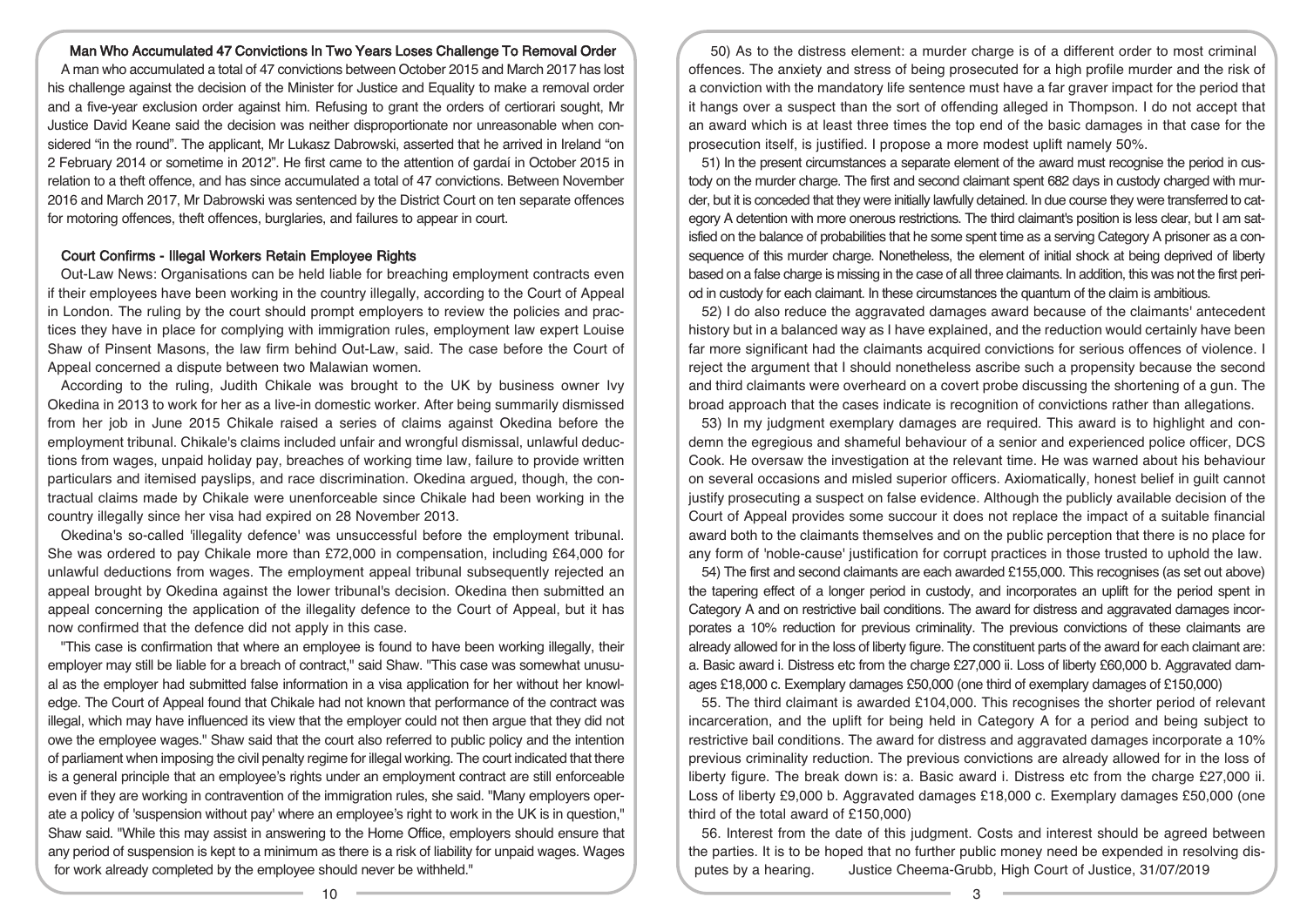## Metropolitan Police 'Making Excuses' Over Report Into Carl Beech Investigation

Martin Evans, The Telegraph: Scotland yard has claimed it cannot publish the unredacted report into its handling of Operation Midland because to do so could reveal covert policing methods and help criminals. However, the author of the report, Sir Richard Henriques, on Wednesday night insisted there was nothing in his 491-page dossier that would compromise undercover tactics, and accused the Metropolitan Police of making excuses. The force has come under mounting pressure to publish the full report following last week's conviction of Carl Beech, the fantasist whose allegations led to the Met's disastrous 18-month investigation into a VIP paedophile ring.

Operation Midland was launched in November 2014 after Beech told officers he had been raped and tortured by a gang, who had also murdered three young boys in the late Seventies. After describing him as "credible and true", the Met raided the homes of Lord Bramall, the former head of the Army; Lord Brittan, the former home secretary, and Harvey Proctor, the former Tory MP. But the investigation collapsed without a single arrest and Beech was charged with perverting the course of justice for inventing his claims. The Met asked Sir Richard, a retired High Court judge, to conduct a thorough review into its handling of the investigation, and a heavily redacted version of his report was published on the day of the US election in 2016.

Last week, Beech was jailed for 18 years and Lord Bramall, Lady Brittan and Mr Proctor, the principal victims of his lies, have since called for Sir Richard's full report to be made public. But in a statement on Wednesday night, Scotland Yard suggested doing so could breach data protection laws and also help other criminals escape justice. A spokesman said: "Our considerations regarding publication include whether each of the numerous pieces of personal information contained within the report are suitable for publication or continues to fall within the protections afforded to individuals by the Data Protection Act, GDPR or the Sexual Offences Amendments Act. We are also considering whether any descriptions of covert police methodology and tactics could assist criminals to evade justice … additionally some of the material in the report is subject to legal privilege."

But speaking to The Telegraph, Sir Richard said there was nothing he could think of in the report that could possibly jeopardise police tactics. He said: "I am racking my brains trying to think of what possible covert methodology they are referring to. There were no secret bugs or undercover officers. If you consider the length of time between the alleged offences and the investigation, it was more than 30 years, what possible covert tactics could they be talking about? There may be some areas that would need to be taken out because I looked at a number of other investigations and some information is not in the public domain, but that only constituted a tiny proportion of the … report." Earlier this week Sir Richard suggested that some of the officers involved in Operation Midland could have broken the law when they applied for warrants to search homes. The former lawyer, who prosecuted the serial killer Harold Shipman and the boys who murdered the toddler James Bulger, said he believed the detectives had misled a district judge when applying for the warrants, because they insisted Beech's testimony had been consistent, when it had not. His criticism of the officers' role in obtaining the search warrants was one of 43 mistakes he identified. But so far only around 20 per cent of his findings have been put into the public domain.

A Met spokesman confirmed that the force was considering whether more of the report could now be published, but said they had to balance a number of legal and moral issues and no final decision had yet been made. The spokesman said: "The report includes some very graphic allegations of sexual abuse. Whilst we recognise some of these are in the public domain already we are also mindful that, as these are now known to be false allegations,

were involved in a "state practice" of murder, according to their case. Family members of some of those killed by the gang welcomed the judgment afterwards. Patrick Barnard's brother Edward noted that 20 relatives of Glenanne victims had died since the initial judicial review proceedings commenced in 2015. He claimed the police had treated the families like "pestilence. For the families here today, we will keep on fighting for the truth for our dead relatives, because with the truth we honour them," he said. Tracey Mulholland, whose grandfather Arthur Mulholland was killed in 1975, said the families felt vindicated. Eugene Reavey, whose three brothers were murdered by suspected members of the Glenanne Gang in south Armagh in January 1976, said he was not interested in compensation and all he wanted was the truth.

#### The Magic Has Gone

BBC: A man has successfully sued magicians who failed to make his estranged wife return using "magic knowledge". The man, whose name has not been made public, hired the company afterit promised in a TV advert that it could "return your wife or loved woman". He hired the firm's suite of "extrasensory", "fortune-telling", "astrology" and "spiritism" services, but his wife, who left him in August 2017, never returned. The man brought the matter to the local court in his native city of Omsk, Russia, over the failure to provide the services despite his payment of over 260,000 roubles – around £3,300. The court found in his favour and awarded him 400,000 roubles – around £5,100 – in compensation.

## More Than 18,000 Prisoners 'Cooped Up' in Overcrowded Cells

May Bulman, Independent: An analysis of government figures by the Howard League for Penal Reform shows three in five men's prisons are holding more people than they are certified to look after. More than 18,000 prisoners are living in cells designed for fewer people as overcrowding fuels violence in jails, a charity has warned. The charity said this had led to thousands of inmates being "cooped up like battery hens", hindering rehabilitation and fuelling rising levels of violence. A breakdown of the data indicates that prisons with high levels of overcrowding are also likely to see high levels of violence, with HMP Wandsworth and HMP Birmingham – two jails renowned for violent assaults – among the most overcrowded.

The five men's prisons that have triggered urgent notification  $(UN) - a$  process that forces ministers to act urgently to improve conditions and reduce violence – all appear on the list of overcrowded jails. Several jails that have been placed in special measures – including Chelmsford, Elmley, Hewell, Liverpool, Winchester and Wormwood Scrubs – also feature. It comes after official figures showed self-harm and assault in prisons had risen to record levels for the seventh years in a row, with 7,968 incidents of self-injury in the year to March 2019 – at a rate of one every nine minutes.

Frances Crook, chief executive of the Howard League for Penal Reform, said: "Keeping thousands of men cooped up like battery hens in overcrowded cells is never going to help them to lead crime-free lives on release. This is an intolerable situation and, while the numbers have come down slightly in recent years, they remain frighteningly high. The figures reveal a clear relationship with overcrowding and violence in prisons.This was a challenge for new justice minister Robert Buckland, adding: "Bold action to reduce the number of people behind bars would not only ease pressure on the prisons; it would save lives, protect staff and prevent crime."

A Ministry of Justice spokesperson said: "All of our prisons are within their operational capacity which means they are safe for offenders. We are building new prisons in Wellingborough, Glen Parva and Full Sutton and have recently opened a new houseblock at HMP Stocken to help reduce crowding as part of our modernisation of the prison estate."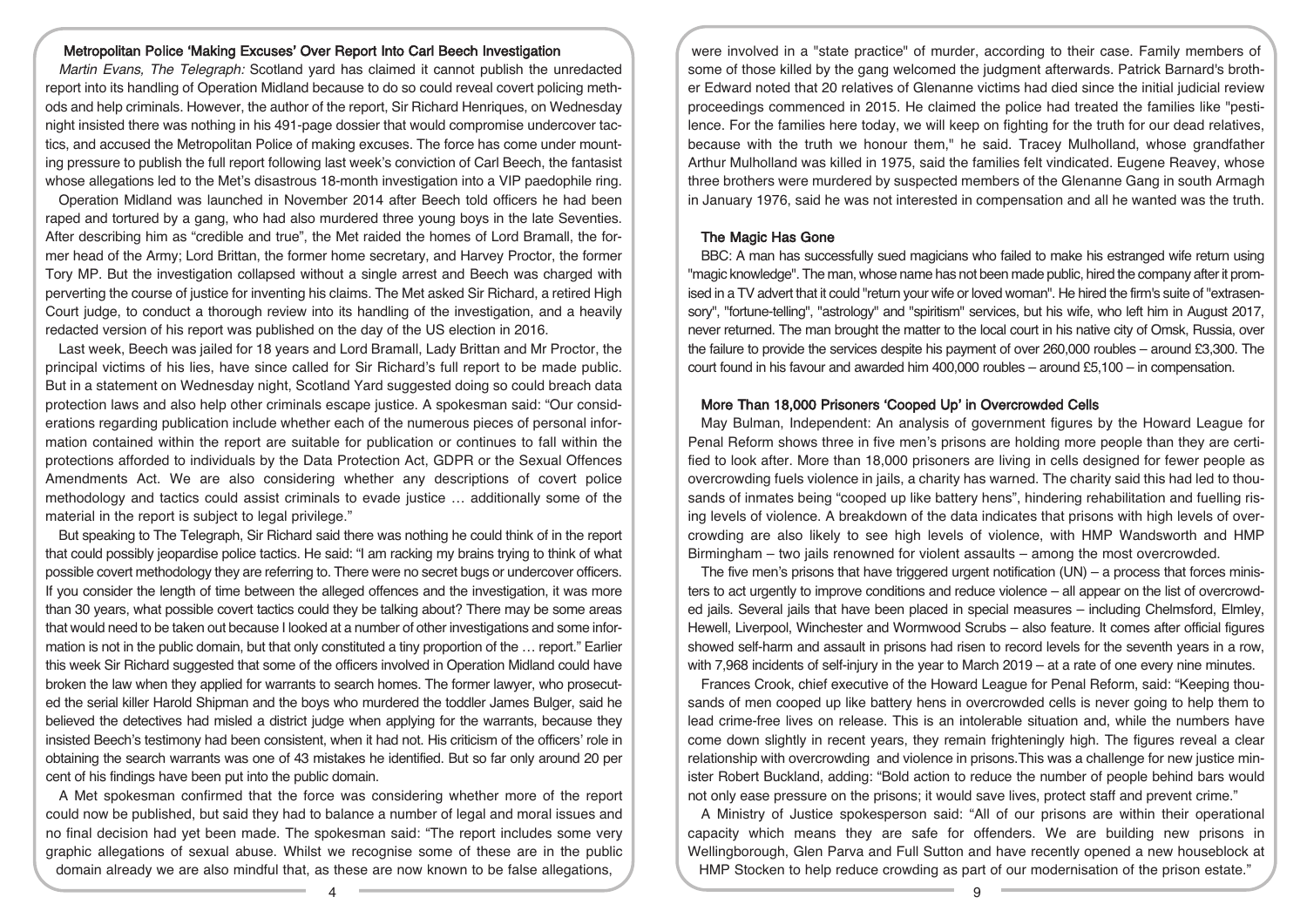evidence of a system having gone beyond the point of collapse that a straightforward case takes so long to go before a court." In December 2016 the three defendants went from Plymouth to Truro in the early hours of the morning to try to recover a debt of £1,000 from Abdul Basit who had previously worked for Azad. The discussion became ill-tempered and Basit was left with a fractured jaw. The defendants were each given a 15-month sentence suspended for two years and ordered to carry out 100 hours of unpaid work. Speaking outside the court, the officer in charge of the case, Det Sgt Mark Jenkin, said there were "delays in getting cases to the Crown Prosecution Service and delays in getting cases to court". Simon Davis, president of the Law Society of England and Wales, said decades of cuts meant the whole legal system was "crumbling".

#### Police Failed to Conduct Probe Into State Collusion With Notorious Loyalist Terror Unit

Alan Erwin, Belfast Telegraph: Northern Ireland's new top police officer said he accepted the judgment delivered at the Court of Appeal in Belfast yesterday by Lord Chief Justice Sir Declan Morgan. Sir Declan said the police had not honoured the "legitimate expectation" of bereaved relatives of murder victim Patrick Barnard that an overarching investigation into the Glenanne Gang would be held. Former PSNI chief constable Sir George Hamilton had appealed against a 2017 judgment that found against the police's decision not to complete work being conducted by the independent Historic Enquiries Team prior to its disbandment.

Mr Byrne, who replaced the retiring Sir George earlier in the week, said he would commence work to appoint an independent team to conduct an "analytical report" on collusion. "Our thoughts first and foremost are with the Barnard family and those with them in court today," he said. "They, like too many other families, have suffered as a result of the Troubles and, understandably, they continue to seek answers in respect of the deaths of their loved ones. I accept today's judgment and, while we will take time to consider the fullness of its implications, we will now commence work to appoint the Independent Police Team to conduct an analytical report on collusion as ordered by the court."

Proceedings were brought by Edward Barnard, whose 13-year-old brother Patrick was among four people killed in a St Patrick's Day bombing at the Hillcrest Bar in Dungannon in 1976. Five years later, Dungannon UVF member Garnet James Busby received a life sentence after admitting his role in the no-warning attack and other terrorist offences.

The murder gang, based at a farm in Glenanne, Co Armagh, allegedly contained members of the RUC and UDR. Up to 120 murders in nearly 90 incidents in Mid-Ulster and Irish border areas are under scrutiny. They include outrages such as the 1975 Miami Showband Massacre, where three members of the popular group were taken from their tour bus and shot dead on a country road in Banbridge, Co Down, and the Step Inn pub bombing in Keady a year later, which claimed the lives of two Catholics. It has also been linked to the murder of 33 people, including a pregnant woman, in the 1974 Dublin and Monaghan bombings.

A draft Historical Enquiries Team (HET) report into alleged security force collaboration with the killers was said to have been 80% finalised before being shelved. Challenging the High Court ruling, counsel for Sir George Hamilton insisted the Hillcrest investigation met the "gold standard" of human rights obligations by securing a conviction. He also argued that an HET review into the bombing identified no collusion with the killers. But Mr Barnard's lawyers told the Court of Appeal a number of promises meant there was a compelling case for producing an overarching report. They claimed off-duty police officers and soldiers were connected by weapons to the "extraordinary pattern" of loyalist killings. Members of the security forces

we would need to consult with the parties affected before publication. We are not considering withholding any material because it may be embarrassing or critical of the MPS. No decisions on final redactions have been made and as indicated we will need to consult with affected parties so that they can make their representation to us."

But Sir Richard said decisions on what to release should have already been made and timed to coincide with the end of Beech's trial. He said: "They have had the report for long enough and really ought to have been ready. So much of the material was made public at the trial … there really should not be further delays." It came as Robert Buckland, the New Justice Secretary, backed a campaign by singer Sir Cliff Richard and DJ Paul Gambaccini calling for sex offence suspects to remain anonymous until charged, according to a report. The move, reported by the Times, was welcomed by Daniel Janner QC, son of the late Lord Janner of Braunstone QC, and founder of pressure group Falsely Accused Individuals for Reform (Fair). The newspaper reported Mr Buckland as saying those with reputations to protect should remain anonymous while suggesting anonymity would be less justifiable for those of worse character. He told the paper: "Let's say you are a reputable local business person who is accused of fraud. Your good name is going to be really undermined by this mere accusation. That might be a meritorious case for anonymity. Let's say you are a person with a list of previous convictions. You've committed offences. There is intelligence out there that suggests that other victims might come forward Is that a case where anonymity should be automatic?" But Chris Henley, chairman of the Criminal Bar Association, told the paper: "The law must be applied equally whoever you are. Money and apparent status should never be a card that can be played by the powerful to hide behind."

## Hatton Garden Lookout Collins: 'I Didn't Fall Asleep on the Job. That's Cobblers'

Duncan Campbell, The Observer: Before being sent back to jail for failing to pay back the proceeds of crime, the 78-year-old career burglar gave his only press interview. He was the lookout man in the Hatton Garden £14 million safe deposit burglary. But on Thursday he was told that, for the foreseeable future, he will be looking out of the windows of one of HM's prisons because little of the stolen loot has been returned.

Kenny Collins, who is 78, was jailed for 2,309 days  $-$  just over six years  $-$  under the Proceeds of Crime Act and told by the judge, Richard Blake, "It was entirely [your] decision to commit this crime at a time of life when most people hope to enjoy a quiet retirement." Collins has already served his time for the 2015 burglary, and this additional "default" sentence comes because neither he nor his fellow burglars have paid back all of the £7.6m demanded of them by the court. Of those convicted, Brian Reader, 80, has been diagnosed with dementia and his case is still to be heard, and Danny Jones, 64, is already serving an additional seven years. Another, Terry Perkins, died in jail last year. As Collins's lawyer, Nathaniel Rudolf, put it delicately at a previous hearing: "Perkins is serving the ultimate default term."

While awaiting the hearing, Collins told the Observer why – as someone who had been quite successful in various forms of business, some legal, some most certainly not, for the past 30 years – he got involved in the robbery, rather than, as the judge suggested, enjoying a quiet retirement. "I didn't want to miss out. I was 74. I thought, fuck it. You're talking about 10 years maximum and you don't think you're going to get caught. The job had been around for a while. We might have done it at Christmas [2014] but Brian [Reader, the ringleader] fell out of a tree, so it had to be put off. I was the last one in. My last one, it would have been. My son,